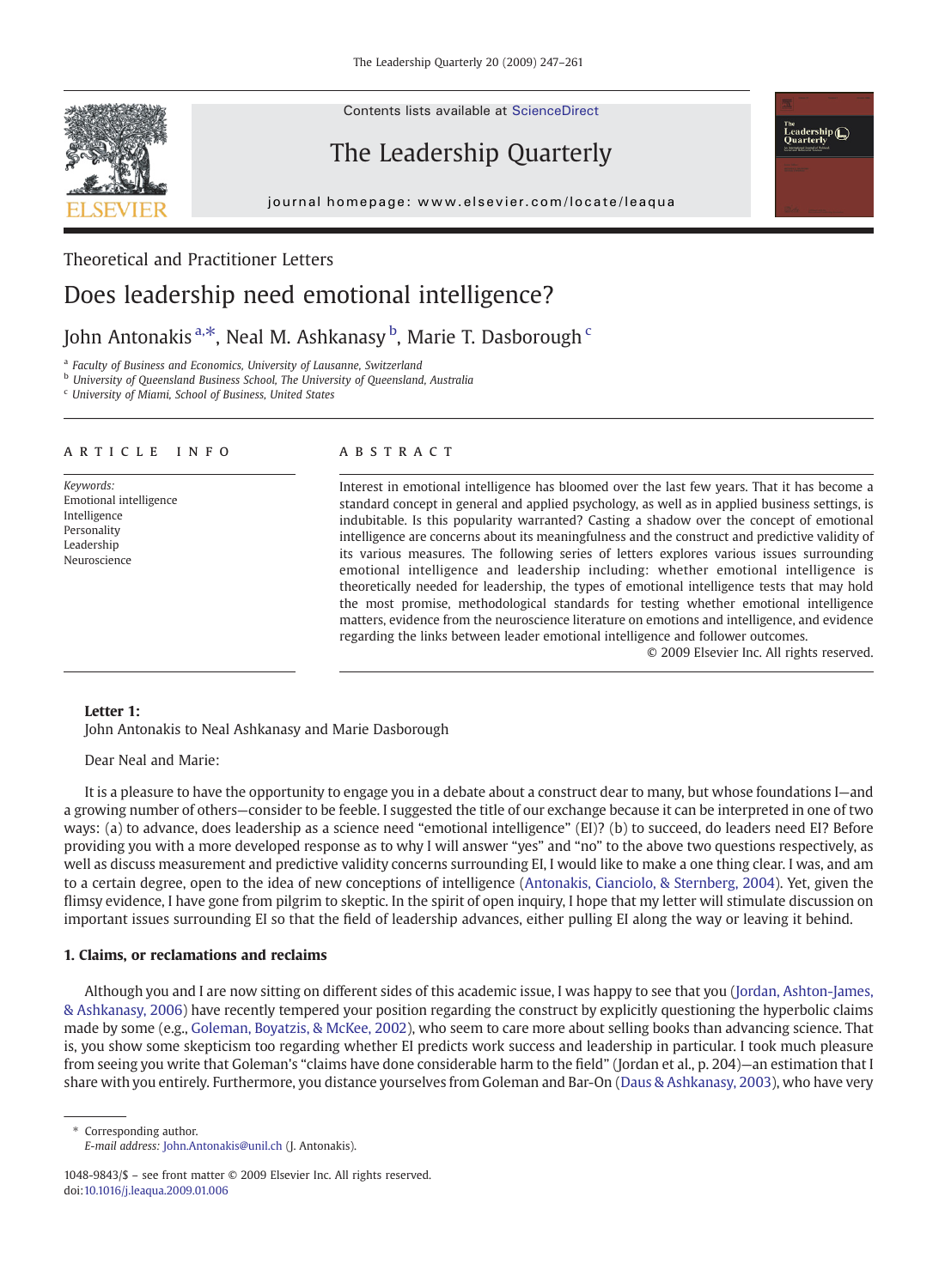broad definitions "trait" definitions of EI, and you have placed your bets on the [Salovey & Mayer \(1990\)](#page--1-0) "ability" model. I commend you for this bold move. Self-reported trait EI will not do the trick, particularly if researchers control for IQ and personality (see [Antonakis, 2003, 2004](#page--1-0)). Given that we agree on these points, I will refer mostly to the Salovey–Mayer ability model in my critique of EI. The Salovey–Mayer definition asserts that EI is an ability of sorts that is distinct from personality (though related somewhat to IQ, [Ashkanasy & Daus, 2005\)](#page--1-0). This ability is composed of four branches: emotion perception, emotion facilitation, emotion understanding, and emotion management. I too think that this model might be the way to go, even though it is very disappointing to see that the meta-analytic correlation between the Salovey–Mayer MEIS ability scale of EI and performance outcomes was only .19 ([Van Rooy & Viswesvaran, 2004\)](#page--1-0).

Evidently, the EI product has been badly designed. In the face of mounting evidence not boding well for EI, consumer defenders are filing "class-action suits" so to say (e.g., [Conte, 2005; Locke, 2005; Matthews, Zeidner, & Roberts, 2002; Zaccaro & Horn, 2003;](#page--1-0) [Zeidner, Matthews, & Roberts, 2004](#page--1-0)). I too recently suggested that given the sparse empirical evidence, it is unethical and unconscionable to use these measures in applied settings (i.e., for hiring, promotion, or retention, [Antonakis, 2003, 2004\)](#page--1-0). So, on one hand, I was encouraged to see you state that "management practitioners need to take care that they do not overemphasize the predictive value of emotional intelligence in workplace settings" (Jordan et al., p. 205). Yet on the other hand, you state there is a "logical tie between emotional intelligence and leadership," that "Research has substantiated this intuition," and that "the emerging empirical evidence supports the link between leadership ability (particularly transformational leadership<sup>1</sup>) and the abilities-based model of emotional intelligence" [\(Daus & Ashkanasy, 2005](#page--1-0), p. 459 & p. 460).

These latter statements puzzle me. You took Goleman to school on his claims; then, without providing much methodologically defensible evidence published in peer reviewed journals, you suggest that EI matters for leadership (the evidence you cited in Daus & Ashkanasy, 2005, includes two conference proceedings, a doctoral dissertation that shows that EI is irrelevant at top leader levels of organizations, and studies that are methodologically weak, as based on the criteria I use below). How then, can you still have so much faith in the power of EI, even suggesting that emotional intelligence training for leadership is justifiable ([Dasborough &](#page--1-0) [Ashkanasy, 2003\)](#page--1-0)? I would be interested to learn more about your position and to review any recent methodologically-robust studies you are aware of that I may have overlooked.

### 2. EI's purpose: helping to advance science by refutation

You apologize for the lack of empirical support because of the "infancy" of EI research [\(Jordan et al., 2006](#page--1-0), p. 191). It is now close to 20 years since Salovey & Mayer (1980–1990) wrote their groundbreaking piece. With the correct instruments and careful measurement we can easily establish whether EI exists as it has been conceived and whether it predicts anything useful. Data showing the EI matters for leadership is nonexistent; either (a) EI researchers are using the wrong measures or the wrong methodology, or (b) EI does not matter for leadership.

At this point, I will get to the first question I posed in the beginning of myletter to you. It is an easy question to answer. To advance, does leadership as a science need EI? I answered yes, because to understand which individual-differences predict leadership effectiveness we have to, of course, identify correlates of leadership. We also must rule-out individual differences that do not correlate with leadership. Through theoretical deduction, intuition, observation or sometimes serendipity, scientists will come across constructs that could add predictive utility to their models. Scientists must be open-minded about all possibilities, including the possibility that a construct close to their hearts and one that is intuitively appealing might fail to predict what they would like it to predict. If constructs do not show any utility scientists ditch them and move on. This never-ending process of inquiry serves science in good stead and advances knowledge.

Whether or not EI proves to be useful in the end is irrelevant. Although EI has not shown much utility for leadership—as I discuss below—leadership research is benefiting by knowing that EI might not matter. Thus, future research will move on and avoid the pitfalls of the past (by either improving the measurement models or dumping the construct). I believe that current notions of EI assuming that they are correctly defined and measured—will continue to produce the disappointing results that they have done in the past; so something must change.

General mental ability (or IQ) is the single best predictor of work success, with meta-analytic correlations that are high (.51–.62) that increase with job complexity; other meta-analyses show that the correlation between (a) IQ and objective measures of leader performance and that of (b) IQ and leader emergence is .33 and .50 respectively (refer to [Antonakis, 2003, 2004](#page--1-0) for cited references). These correlations are as good as they get in applied psychology. Furthermore, these correlations will not be easily displaced by other individual-difference measures (although established measures of personality do add some unique predictive variance).

The [Van Rooy & Viswesvaran \(2004\)](#page--1-0) meta-analysis I cited earlier, which has been touted by EI aficionados to provide convincing evidence that EI matters for performance success indicated that EI failed to predict variance in performance measures beyond the variance predicted by IQ (and the correlation between EI measures in general and various performance measures was only .24). Of course, work performance and leadership are not synonymous; however, an ability measure, which is supposed to be general, should be able to predict outcomes in a variety of performance domains, as does IQ. IQ is a very good predictor of work success, management performance, training success, and leadership; however, it is not a perfect predictor. Simply because the theoretical

<sup>&</sup>lt;sup>1</sup> This claim is based on the result of one conference presentation, Daus & Harris (2003) where the sample consisted of students working on a class project; thus, its ecological validity is highly dubious. Furthermore, Daus and Harris did not control for IQ or personality (though they did control for students' grade point average). Still these results were mixed because controlling for GPA, EI was unrelated to leader emergence and only one of the four EI factors was weakly related (r = .22) to the Kouzes-Posner LPI leadership scales.